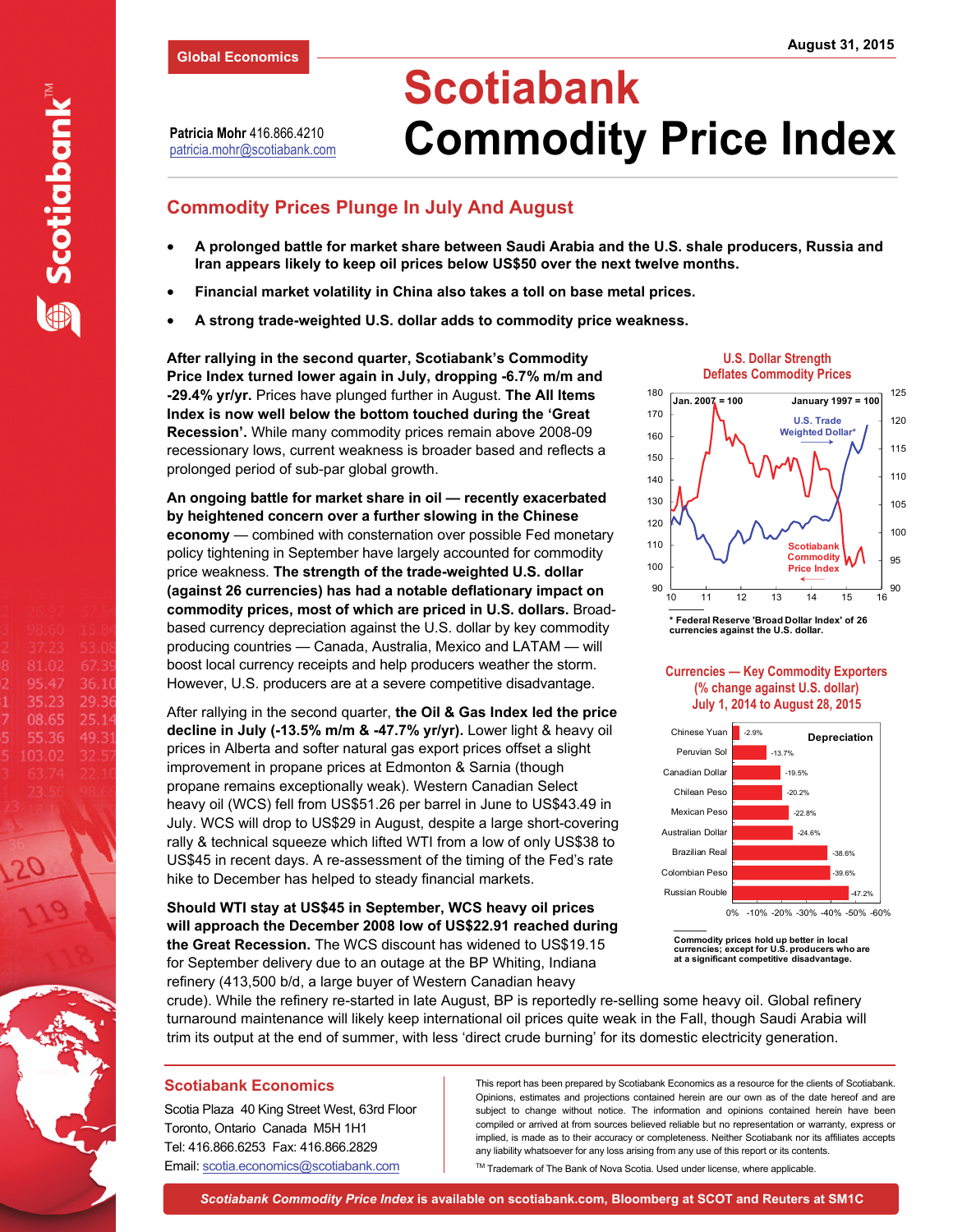**The Metal & Mineral Index also lost momentum in July (-6.3% m/m & -18.3% yr/yr).**  Moderately lower base & precious metal prices, renewed weakness in iron ore and a drop in contract prices for coking coal more than offset slight gains in cobalt and uranium. **The quarterly contract price for Western Canada's premium-grade hard coking coal in Japan fell from US\$109.50 per tonne (FOB Vancouver) to US\$93 in 2015:Q3.** Coking coal prices may not yet be at a cyclical bottom. Prices could edge down further in 2015:Q4, before levelling out in 2016.

Concern that a slowing Chinese economy could further pull down global growth has pressured base metal prices in August. **The Shanghai Composite has lost 37.4% of its value since June 12, triggering concern over the consumer spending outlook (retail investors dominate equity trading in China).** Looking at the details of China's industrial production — up a slower 6% yr/yr in July — non-ferrous metal processing (key for base metal demand) remained solid (+13% yr/yr). However, car sales have eased in the past two months and Chinese auto manufacturers reduced output by -0.5% yr/yr, preparing for a slower sales environment.

**LME copper** slipped as low as US\$2.22 per pound on August 24 — still well above the December 24, 2008 recessionary low of only US\$1.26. Prices have rallied in recent days to US\$2.31 and remain at profitable levels, though marginally so. **Zinc** at US\$0.81 is also above both the 2008 bottom (US\$0.50) and full break-even costs (including depreciation). However, **nickel is exceptionally weak at US\$4.46, on concern over the slowdown in Chinese stainless steel production — up 2% in 2015, after 9.4% in 2014 — and the outlook for only a 5% gain in 2016.** 

Additional monetary policy easing by China on August 25 (including a 50 basis point decline in the Required Reserve Ratio for large banks and a 25 bp drop in lending rates) — aimed at meeting its 7% GDP growth target — has steadied base metal and most commodity prices (we expect growth of 6.8% in 2015). **Base metals appear 'over-sold' and should rebound moderately in coming months, as Chinese buyers take advantage of bargain prices.** A positive arbitrage window is open for copper, with Shanghai Futures Exchange prices higher than on the LME. A pick-up in power sector investment, after a relatively weak first half 2015, strength in railway investment (including subways) and tight copper scrap supplies should also be supportive. However, the secular shift in Chinese economic growth from heavy industry to the service sector (now accounting for almost 50% of China's GDP) may continue to dampen commodity market sentiment.

**Potash prices (FOB Vancouver)** also eased from US\$322 per tonne to US\$315 in July. Pricing power will remain limited in 2015:H2. Global potash shipments are expected to fall to a still high 58-59 million tonnes in 2015 from 63 mt in 2014 alongside industry destocking in 2015:Q1, a lower grain price environment and a strong U.S. dollar (especially against the Indian rupee and the Malaysian ringgit). Tight credit in Brazil may take a toll on fertilizer imports in 2015:H2, curbing price gains.

**Gold is one of the few commodities bucking the weakening trend**, rallying to US\$1,167 per ounce in mid-August from a low of US\$1,081 on July 24 (London Bullion Market Association PM prices). **'Safe-haven' buying has returned,** though China's move to shore up its economy has more recently blunted the gain.

The **Forest Products Index** edged down by -0.6% m/m in July to a level -8.9% below a year earlier. While **Western Spruce-Pine-Fir 2x4 lumber** prices inched up to US\$295 per mfbm, the gain was more than offset by slightly lower **OSB** prices in the U.S. North Central region at US\$196.80 per thousand sq. ft., a further drop in **newsprint** prices to US\$525 in the Eastern U.S. and a slight decline in **SCA-paper**  prices to US\$765 per short ton. Lumber prices have slipped to US\$249 in late August with an end to peak summer buying and generally weak commodity market sentiment. U.S. new & existing home sales continued to improve in July (+11.4% yr/yr).











**Premium-Grade Hard Coking Coal Contract Prices:** 



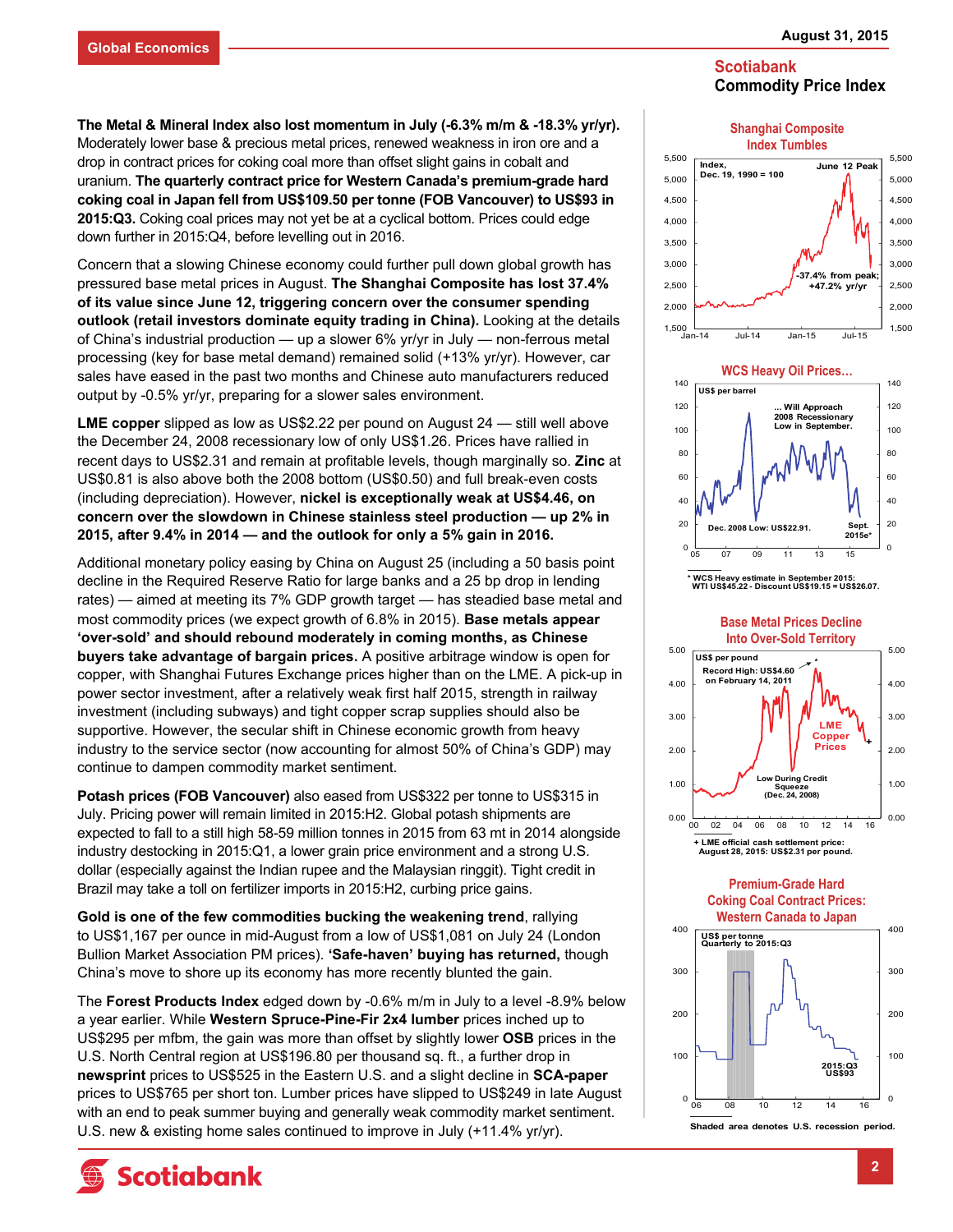The **Agricultural Index** firmed up in July (+0.9%, -13.6% yr/yr). Stronger barley, salmon and Atlantic Coast lobster prices more than countered moderate declines in cattle, hogs, wheat and canola. In its first crop assessment of 2015, **Statistics Canada projects a -15% drop in production of Canada's three largest crops (spring wheat, durum & canola) in 2015-16** (-10% for all principal field crops). This reflects drought in Saskatchewan and Alberta.

Despite a lower anticipated wheat crop in Canada, the USDA expects record world wheat production in 2015-16, with good crops in Russia and Kazakhstan. While most grain & oilseed prices are expected to unwind further from the records of 2012, canola, durum and barley may fare relatively well (especially in Canadian dollars).

# *Oil Prices Are Likely To Remain 'Lower For Longer'*

**The WTI oil price outlook has been substantially lowered, staying well below US\$50 for the next twelve months, before recovering to US\$55 in late 2016.** Prices

| <b>July 2015</b>                 | Growth<br><b>Trends</b> | (per cent<br>change) | (Compound Annual Growth Rates) |         |         |        |
|----------------------------------|-------------------------|----------------------|--------------------------------|---------|---------|--------|
|                                  | Weights                 | One                  | One                            | Three   | One     | Five   |
|                                  |                         | Month                | Month                          | Months  | Year    | Years  |
| <b>All Commodity Price Index</b> | 100.0                   | $-6.7$               | $-56.2$                        | 0.7     | $-29.4$ | $-4.8$ |
| Industrials                      | 84.7                    | $-8.4$               | $-65.0$                        | $-1.8$  | $-32.5$ | $-5.9$ |
| Oil & Gas                        | 39.9                    | $-13.5$              | $-82.5$                        | 16.0    | $-47.7$ | $-8.1$ |
| Metal & Minerals                 | 30.1                    | $-6.3$               | $-54.4$                        | $-22.3$ | $-18.3$ | $-6.3$ |
| <b>Forest Products</b>           | 14.7                    | $-0.6$               | $-7.1$                         | 11.5    | $-8.9$  | 0.7    |
| Agriculture                      | 15.3                    | 0.9                  | 10.9                           | 11.5    | $-13.6$ | 0.7    |
|                                  |                         |                      | Index: January 2007 = $100$    |         |         |        |
|                                  |                         |                      | 2015                           |         |         |        |
|                                  |                         | July                 | June                           | May     | April   | July   |
| All Commodity Price Index        |                         | 102.0                | 109.3                          | 106.9   | 101.8   | 144.4  |
| Industrials                      |                         | 96.2                 | 105.0                          | 102.7   | 96.6    | 142.4  |
| Oil & Gas                        |                         | 84.0                 | 97.2                           | 92.3    | 81.0    | 160.6  |
| Metal & Minerals                 |                         | 104.0                | 111.1                          | 112.9   | 110.8   | 127.3  |
| <b>Forest Products</b>           |                         | 113.1                | 113.8                          | 109.8   | 110.1   | 124.2  |
| Agriculture                      |                         | 134.1                | 133.0                          | 130.0   | 130.5   | 155.2  |

Re-designed Index: Net export weights in 2010, data re-estimated back through 2007, January 2007=100. As of March 20, 2015, the 'London Gold Fix', was replaced by the 'LBMA Gold Price'. The Bank of Nova Scotia - Scotia Mocatta is one of seven initial participants in the 'LBMA Gold Price' auction.

have been exceptionally volatile this year, dropping to a mere US\$43.46 per barrel on March 17, 2015, before running up as high as US\$61.43 on June 10 and then plunging again to a new low of US\$38.24 on August 24. **Global oil demand in 2015 has advanced at the fastest pace in five years (+1.7% or 1.6 mb/d), but a 'supply-side adjustment' — necessary to bring global supplies down in line with demand and rebalance world oil markets — has not yet occurred.** 

More specifically, **three developments lie behind the double dip in oil prices:** 

**1) Traders & investors have been disappointed over the slow pace of U.S. production decline — needed for a supplyside adjustment — despite a plunge in oil-focussed drilling activity (-59% yr/yr in June). U.S. shale producers have been reluctant to abandon production growth given the impact on their equity valuations and have focused on cutting costs (-20 to 40%) by squeezing suppliers and improving engineering efficiency to live with ever lower oil prices.**  Drilling productivity, reflecting a shift to geologically more attractive acreage within the shales and faster drilling time, has increased by 50% this year.

**Whether U.S. shale producers will remain resilient at US\$40-45 crude prices will have a big impact on the outlook in 2016. Production in the Eagle Ford & Permian Basins has stayed high because many producers can now earn doubledigit Internal Rates of Return even at US\$40-50 oil prices. However, companies in the Bakken often require US\$60.** 

**2)** Since the November 27, 2014 OPEC meeting — at which Saudi Arabia announced that it would not cut output to shore up international prices — **OPEC producers have actually increased production by 1.4 mb/d to 31.79 mb/d to build market share in Asia (the Saudis alone by 800,000 b/d). It appears that Saudi Arabia is preparing for a long battle for market share vis-à-vis U.S. shale producers as well as Russia and Iran.** Low oil prices — to spur demand — may also be a Saudi response to concern over the impact of global climate change initiatives aimed at curbing fossil fuel consumption.

**3) The recent double-digit correction in China's equity markets and the depreciation of the yuan to improve export competitiveness have also called into question the 'China growth story' — that is, the outlook for strong growth in Chinese petroleum consumption over the medium term.** China is the world's second-largest petroleum consumer after the United States, accounting for an estimated 11.6% of world demand compared with the United States' 20.6% (10.94 mb/d of 94.23 mb/d in 2015). Oil demand in China has actually been quite robust this year (+4.9% in 2015:H1), with record imports of crude oil in July. China has been filling its 'Strategic Petroleum Reserve' and teapot refineries have been given permission to

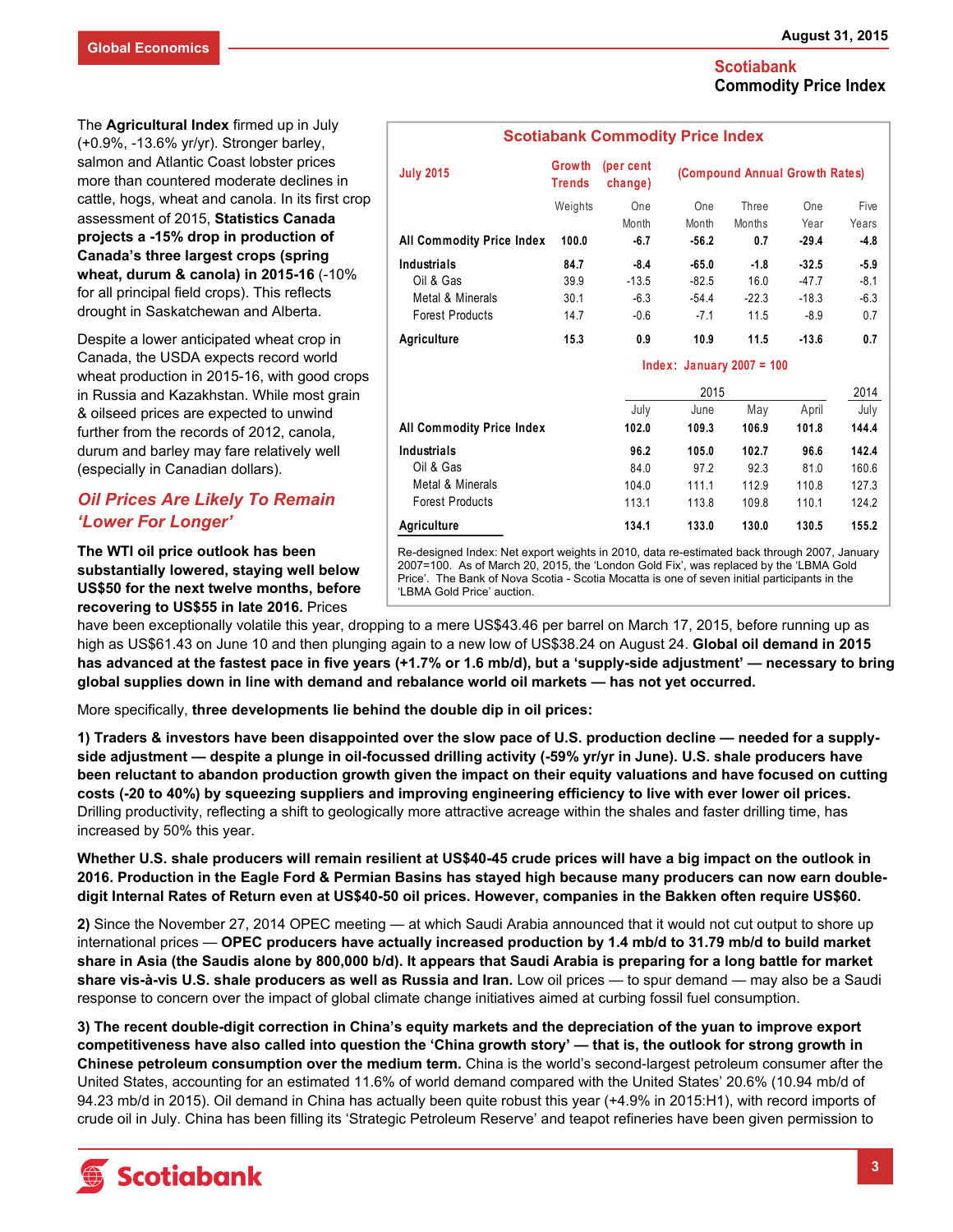import crude. **We believe it is important not to over-react to current jitters and remain relatively optimistic about the medium-term outlook for China's energy demand.** 

**The tentative 'Iran nuclear deal' (likely soon ratified by the United States) suggests the return of Iranian oil to world markets, restraining prices in early 2016.** However, the impact is uncertain; estimates of Iran's production potential vary greatly (from an additional 300,000 b/d to 1 mb/d). An approximate timetable for Iran sanctions relief is as follows:

July 14, 2015: Nuclear accord reached between Iran and U.N. Security Council plus Germany;

September 17, 2015: Deadline for U.S. Congress to approve or reject the deal;

October 15: Iran to answer questions from the International Atomic Energy Agency (IAEA);

December 2015 to early 2016: If the IAEA verifies that Iran meets its commitments, the European Union and the United States would then lift the nuclear-related sanctions on Iran.

#### **While a supply-side adjustment by non-OPEC producers has been slow in coming, we expect the worldwide reduction in capital spending on exploration & development (about US\$200 bn) to begin to cut output and lift prices by late 2016-17.**

|                                                         |       |       | <b>Industrial Commodity Price Outlook</b> |       |                               |                                     |         |                    |         |                        |
|---------------------------------------------------------|-------|-------|-------------------------------------------|-------|-------------------------------|-------------------------------------|---------|--------------------|---------|------------------------|
|                                                         | 1999  | 2000  | 2008                                      | 2009  | 2012                          | 2013                                | 2014    | 2015F              |         | 2016F                  |
|                                                         |       |       |                                           |       |                               |                                     |         | <b>Aug 28</b>      | Avg F   |                        |
| <b>OIL &amp; GAS</b>                                    |       |       |                                           |       |                               |                                     |         |                    |         |                        |
| <b>West Texas Intermediate</b>                          |       |       |                                           |       |                               | (U.S. dollars per barrel)           |         |                    |         |                        |
| Crude Oil                                               | 19.25 | 30.20 | 99.62                                     | 61.78 | 94                            | 98                                  | 93      | 45.22              | 47.50   | 45-50                  |
|                                                         |       |       |                                           |       |                               | (U.S. dollars per barrel)           |         |                    |         | (55: yr-end)           |
| <b>Brent Blend Spot</b>                                 | 17.86 | 28.47 | 97.95                                     | 62.26 | 112                           | 109                                 | 99      | 50.05              | 53      | 50-55<br>$(60:yr-end)$ |
| Natural Gas,                                            |       |       |                                           |       | (Cdn dollars per mcf)         |                                     |         |                    |         |                        |
| Average Alberta Plantgate                               | 2.55  | 4.50  | 7.88                                      | 3.85  | 2.25                          | 3.74                                | 4.22    | 2.49               | 2.35    | 2.35                   |
|                                                         |       |       |                                           |       |                               | (U.S. dollars per mmbtu)            |         | (June)             |         |                        |
| <b>Nymex Natural Gas</b>                                | 2.31  | 4.32  | 8.90                                      | 4.15  | 2.83                          | 3.73                                | 4.28    | 2.72               | 2.82    | 2.80                   |
| <b>METALS</b>                                           |       |       |                                           |       |                               | (U.S. dollars per pound)            |         |                    |         |                        |
| Uranium                                                 | 10.20 | 8.29  | 63.17                                     | 46.65 | 48.77                         | 38.50                               | 33.50   | 36.75              | 37.50   | 44                     |
| Zinc'                                                   | 0.49  | 0.51  | 0.85                                      | 0.75  | 0.88                          | 0.87                                | 0.98    | 0.81               | 0.92    | 1.00                   |
| Alum inium <sup>1</sup>                                 | 0.62  | 0.70  | 1.17                                      | 0.76  | 0.92                          | 0.84                                | 0.85    | 0.70               | 0.76    | 0.76                   |
| Nickel <sup>1</sup>                                     | 2.73  | 3.92  | 9.57                                      | 6.65  | 7.95                          | 6.80                                | 7.65    | 4.46               | 5.50    | 6.15                   |
| Copper <sup>1</sup>                                     | 0.71  | 0.82  | 3.15                                      | 2.34  | 3.61                          | 3.32                                | 3.11    | 2.31               | 2.54    | 2.30                   |
|                                                         |       |       |                                           |       |                               | (U.S. dollars per ounce)            |         |                    |         |                        |
| Gold $^2$                                               | 279   | 279   | 872                                       | 973   | 1,670                         | 1,410                               | 1,266   | 1,135              | 1,170   | 1,125                  |
| <b>FOREST PRODUCTS</b>                                  |       |       |                                           |       |                               |                                     |         |                    |         |                        |
| Lumber, Western                                         |       |       |                                           |       |                               | (U.S. dollars per mfbm)             |         |                    |         |                        |
| Spruce-Pine-Fir 2×4s                                    | 368   | 282   | $215+$                                    | 178   | $299^+$                       | $356+$                              | 349 $+$ | $249$ <sup>+</sup> | $290^+$ | $340 +$                |
|                                                         |       |       |                                           | 163   | 270                           | (U.S. dollars per thousand sq. ft.) |         |                    |         | 280                    |
| Oriented Strandboard (OSB) <sup>3</sup>                 | 259   | 207   | 171                                       |       |                               | 315<br>(U.S. dollars per tonne)     | 217     | 210                | 200     |                        |
| Newsprint <sup>4</sup>                                  | 510   | 560   | 695                                       | 560   | 640                           | 608                                 | 604     | 525<br>(July)      | 543     | 534                    |
| Pulp <sup>4</sup> , Northern Bleached<br>Softwood Kraft | 543   | 685   | 856                                       | 720   | 872                           | 941                                 | 1,025   | 960                | 968     | 975                    |
|                                                         |       |       |                                           |       |                               |                                     |         |                    |         |                        |
| Supercalendered A Paper <sup>4</sup>                    | 803   | 820   | 866                                       | 798   | (U.S. dollars per ton)<br>835 | 811                                 | 781     | 765                | 775     | 765                    |
| $(35$ lb. offset)                                       |       |       |                                           |       |                               |                                     |         | (July)             |         |                        |
| Linerboard <sup>4</sup> , 42 lb.                        | 383   | 453   | 569                                       | 545   | 657                           | 728                                 | 740     | 740<br>(July)      | 735     | 728                    |

<sup>1</sup> LME Base metals  $2$  London PM Fix  $3$  U.S. Northcentral region  $4$  Delivered to the Eastern U.S.

+FOB mill price including export tax for shipments to the United States.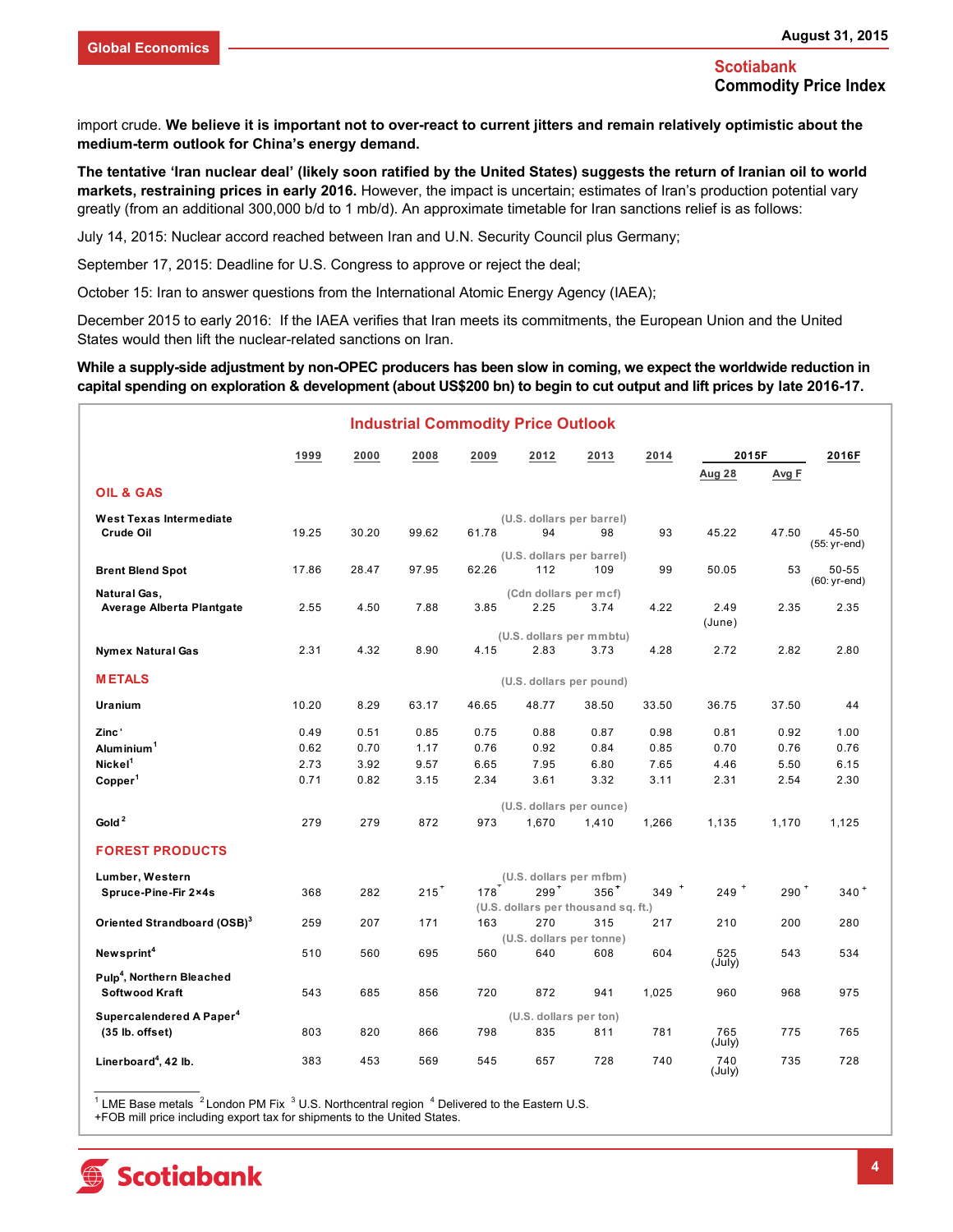

1. A trade-w eighted U.S. dollar-based index of principal Canadian exports.

2. Index deflated by U.S. Producer Price Index for Intermediate Goods.

– Shaded areas represent U.S. recession periods.



**Canadian Dollar vs. Commodity Prices** 

**All Items — Inflation Adjusted**  100 120 140 160 2014 2015 plotted to July/15 2 3 plotted to July/15 **U.S. CPI\***  20 25 30 2014 2015 plotted to July/15

**All Items** 



\* Year-over-year per cent change.



<sup>\*</sup> August 28, 2015: 75.59 U.S. cents.



# **Scotiabank All Commodity Price Index 1**

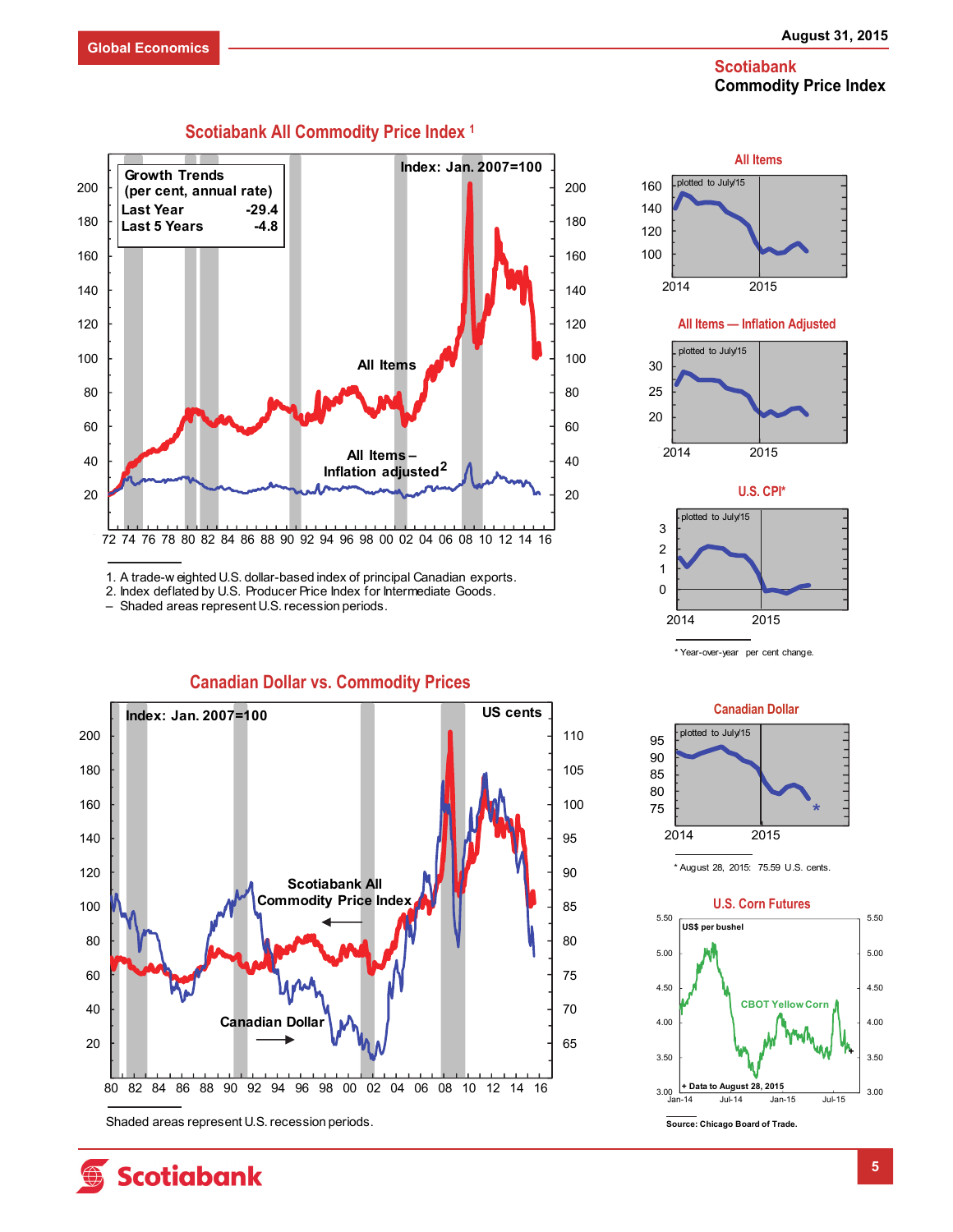

#### 72 74 76 78 80 82 84 86 88 90 92 94 96 98 00 02 04 06 08 10 12 14 16 **Growth Trends Index: Jan. 2007=100 (per cent, annual rate) Last Year Last 5 Years -32.5 -5.9**

**Scotiabank Industrial Commodity Price Index 1**



1. A trade-w eighted U.S. dollar-based index of principal Canadian exports; index includes oil & gas, metals and minerals, and forest products.

– Shaded areas represent U.S. recession periods.



# **Scotiabank Oil and Gas Price Index**



Shaded areas represent U.S. recession periods.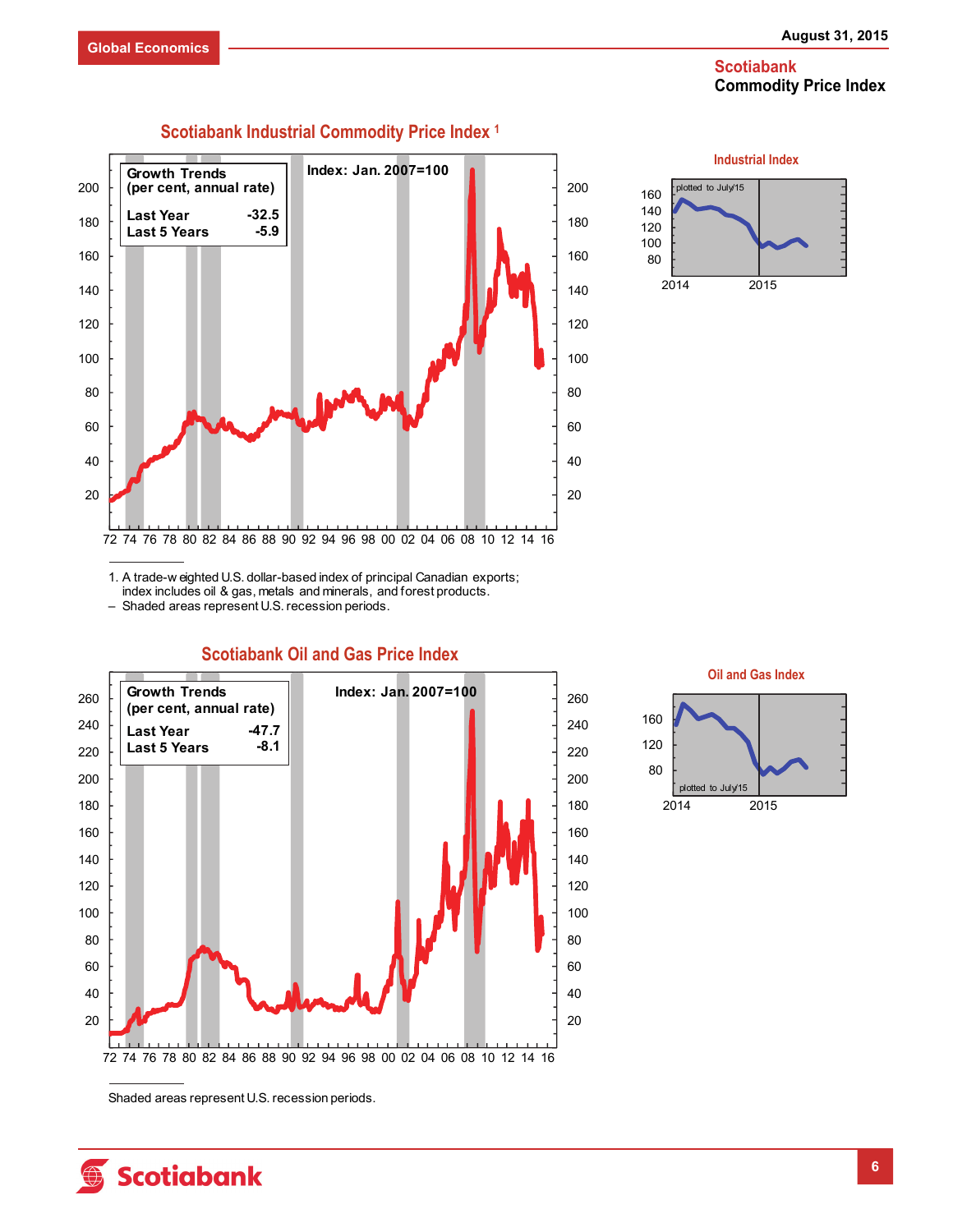



<sup>\*</sup> WCS August 2015: US\$29.02 to date. TMX/Shorcan Energy Brokers: WCS differentials to WTI Oil futures.

– Shaded areas represent U.S. recession periods.



**Natural Gas Export Prices** 



\* Average short and long-term contract price; estimate for latest month; U.S. dollars per mcf. \*\* Monthly average of daily NYMEX nearby

futures prices.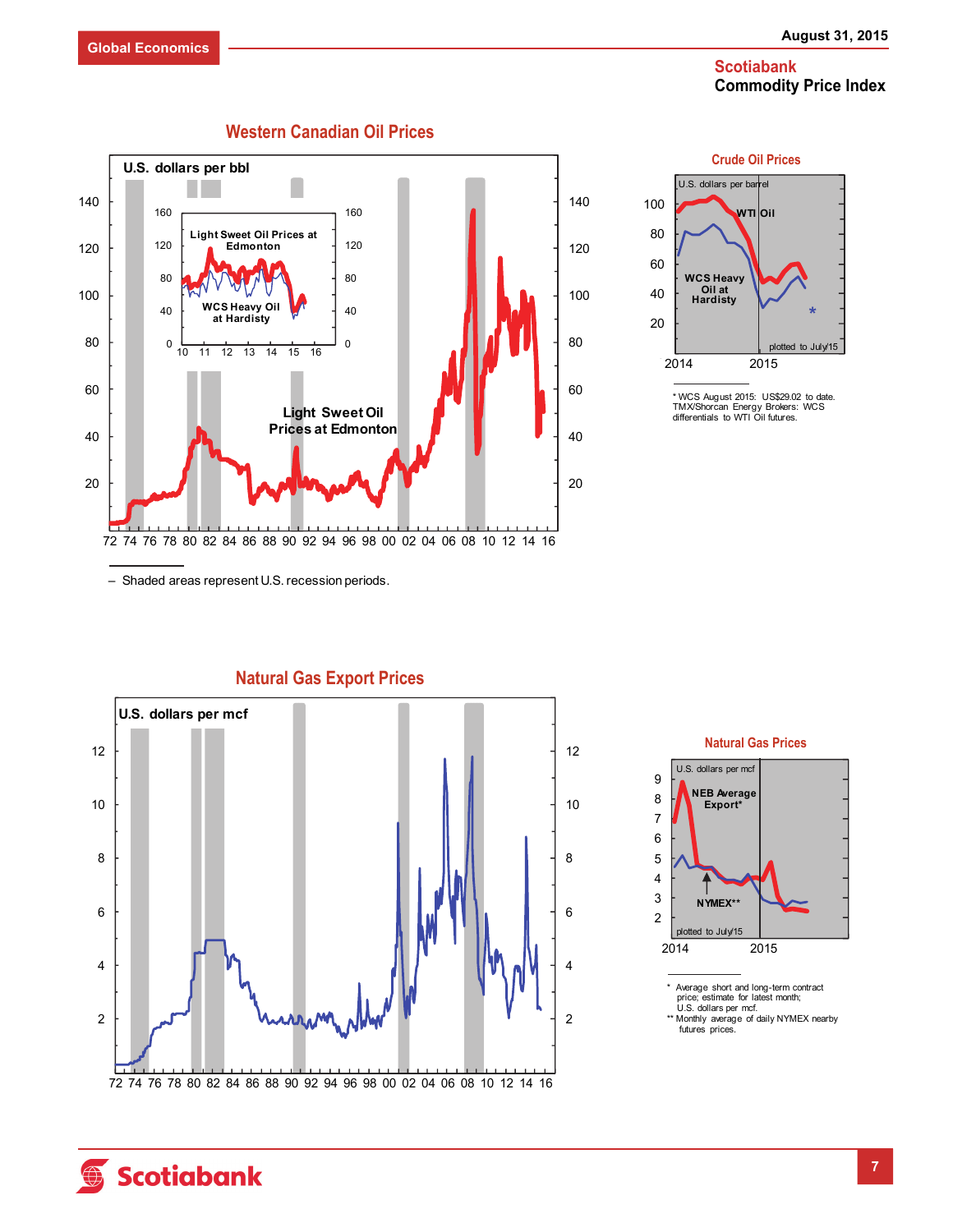





Shaded areas represent U.S. recession periods.



**Selected Industrial Metal Prices** 

1. LME cash copper and aluminium.

**Scotiabank** 





<sup>2.</sup> U.S. producers' price zinc to August 1990; LME price thereafter.

<sup>–</sup> Shaded areas represent U.S. recession periods.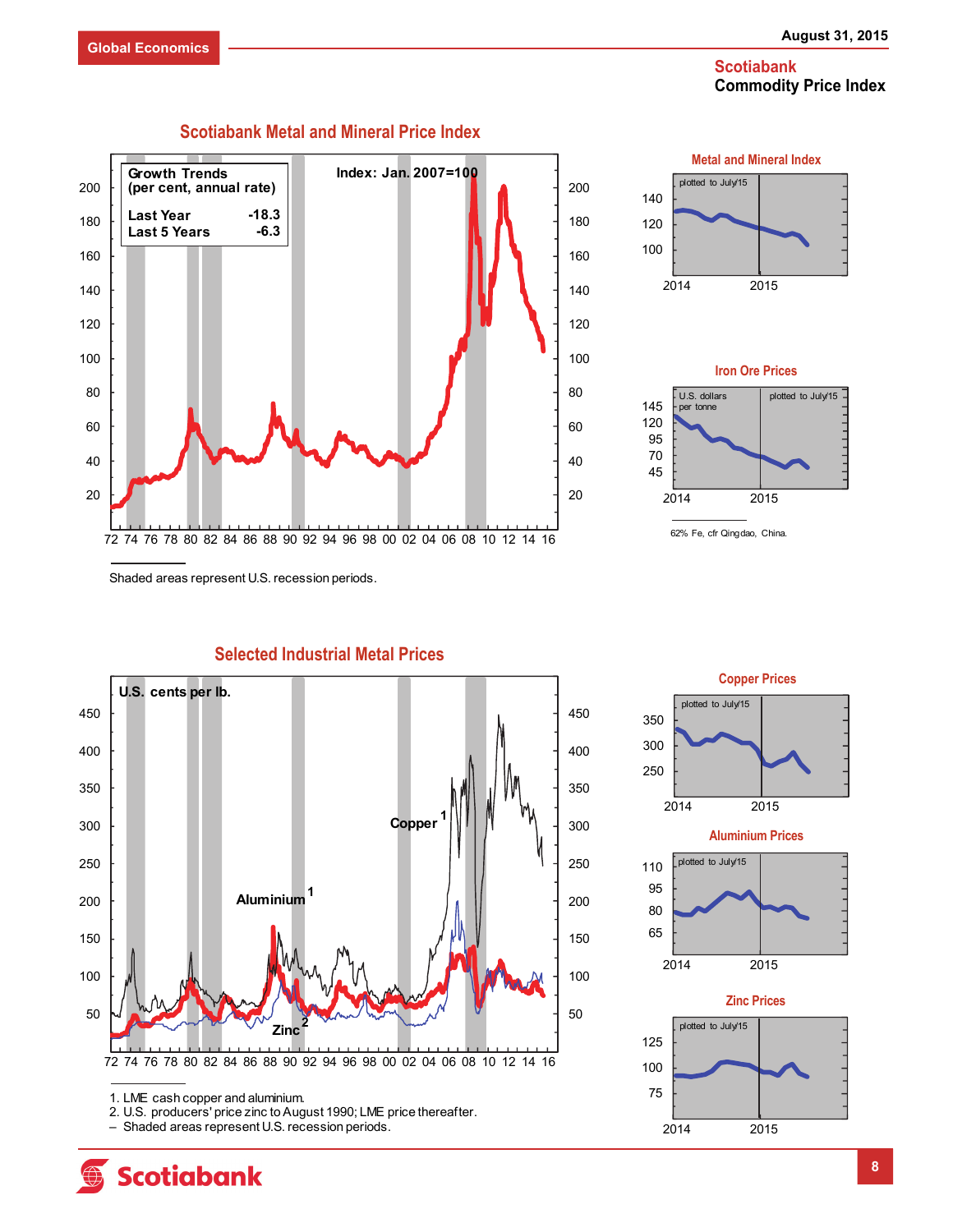





LME cash settlement price since 1980.

– Shaded areas represent U.S. recession periods.

200 400 600 800 1,000 1,200 1,400 1,600 1,800 200 400 600 800 1,000 1,200 1,400 1,600 1,800 72 74 76 78 80 82 84 86 88 90 92 94 96 98 00 02 04 06 08 10 12 14 16 **per ounce Gold Prices (U.S. Dollar)** 



\* August 28, 2015: 1,135.00 U.S. dollars.

**Gold Prices (U.S. Dollar)** 



\* August 28, 2015: 14.44 U.S. dollars. London Silver Fix to August 14, 2014; then London Bullion Market Association spot price.

Price on August 28, 2015: 1,135.00 U.S. dollars.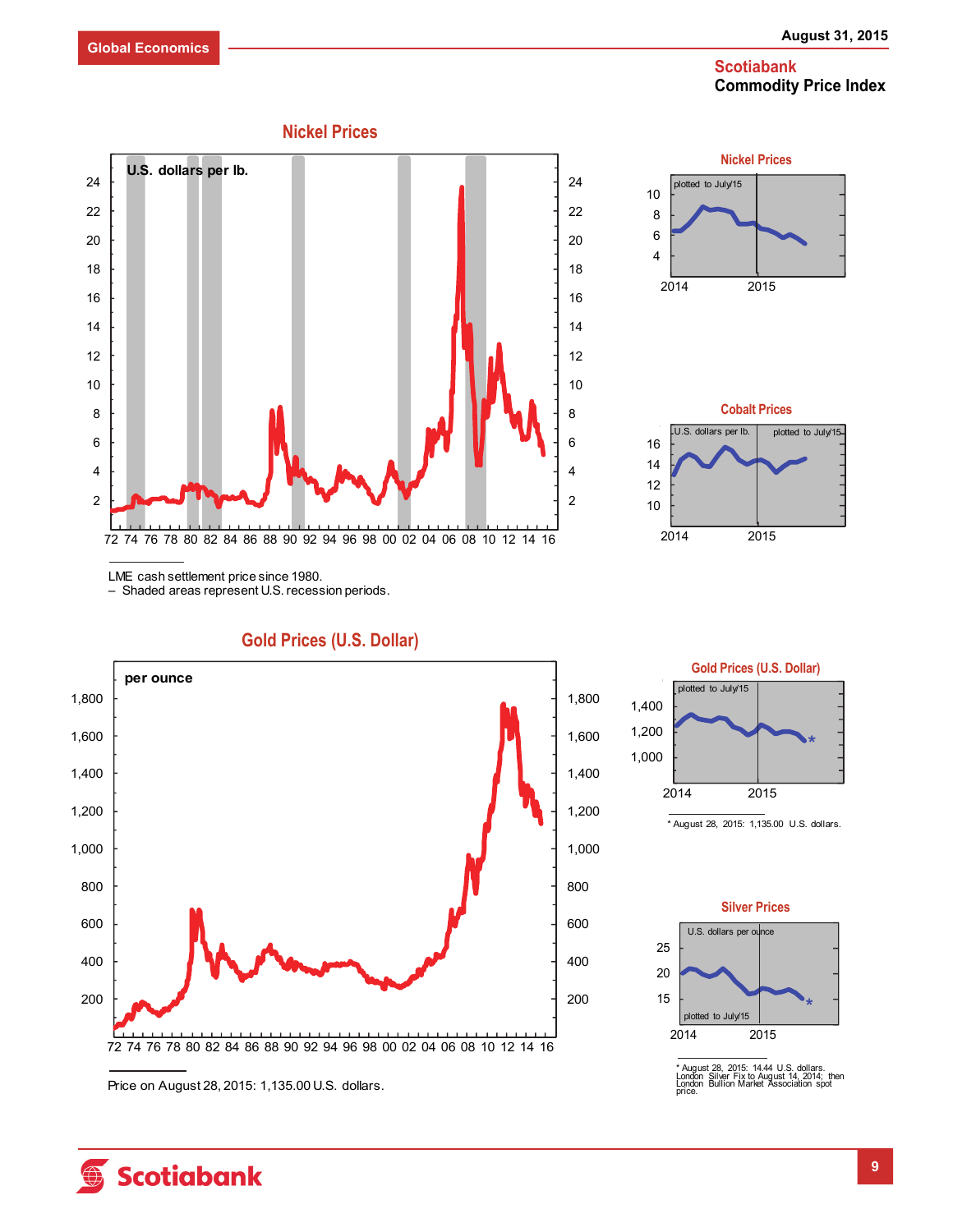

Shaded areas represent U.S. recession periods.



**Selected Forest Product Prices** 

1. New sprint and pulp delivered to U.S.A.

**Scotiabank** 

– Shaded areas represent U.S. recession periods.







**Newsprint Prices** 





<sup>2.</sup> Western S.P.F. 2x4 lumber.<br>- Shaded areas represent U.S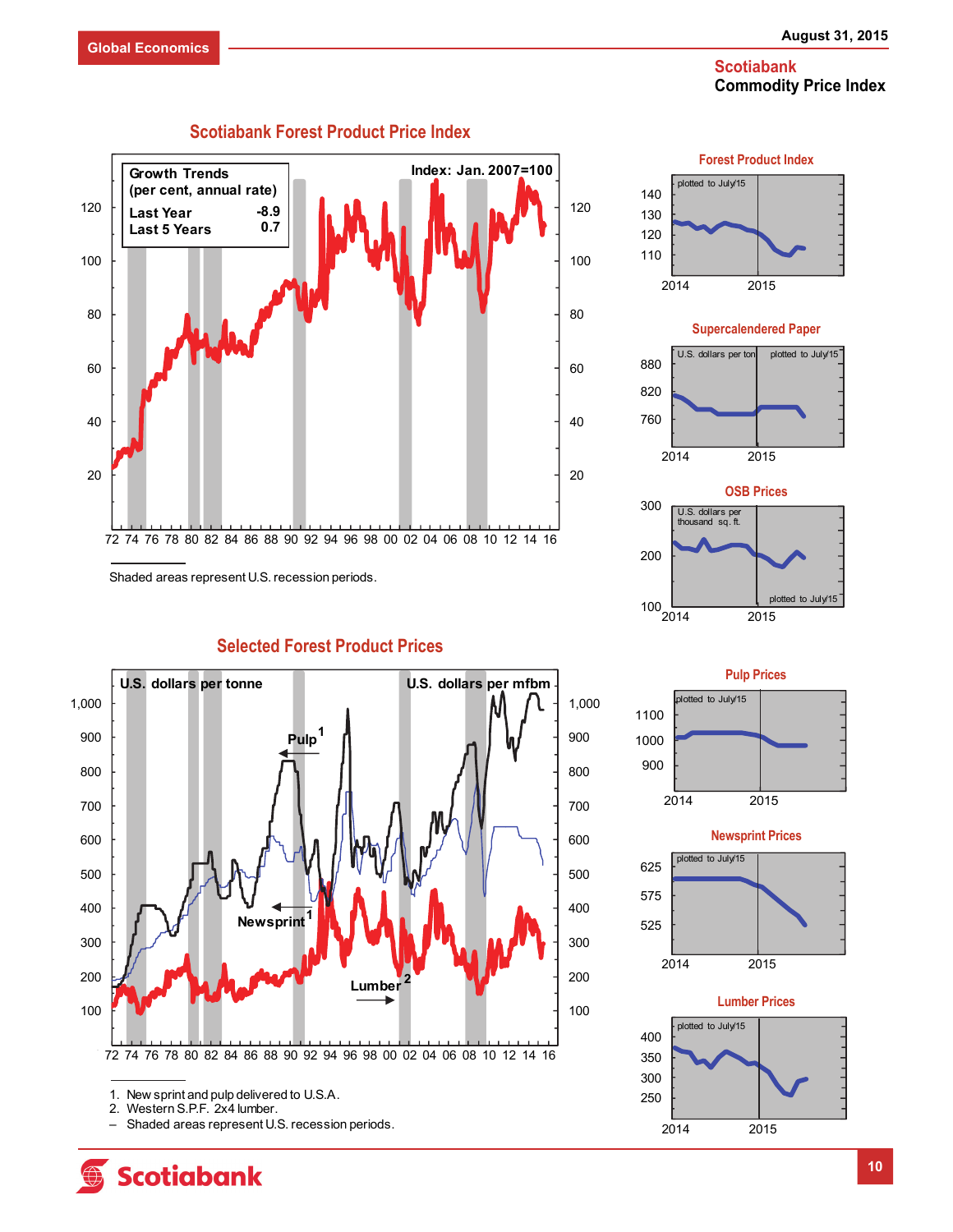

**Scotiabank Agricultural Price Index** 

Shaded areas represent U.S. recession periods.

**Selected Agricultural Prices** 





2. Cash cattle and hogs at Toronto; from January 1993 average of Ontario markets.



**Agricultural Index**